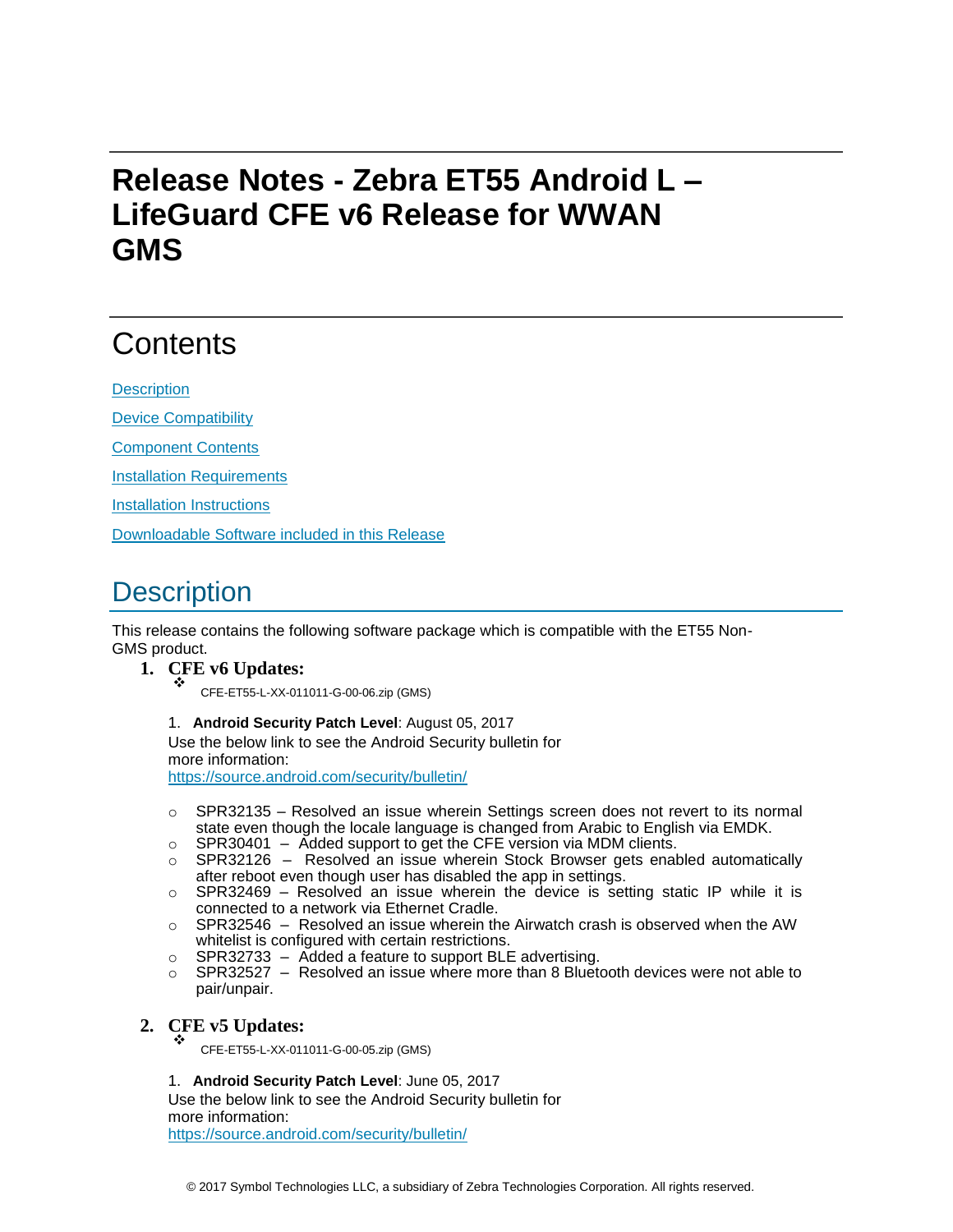- $\circ$  SPR31230 Resolved an issue wherein the wireless connection locked / dropped when SIP client is running.
- $\circ$  SPR31276 Resolved an issue wherein the ping loss is observed with extremely slow web connection.
- $\circ$  SPR32188 Resolved an issue wherein device locks up during FT roaming (802.11r).
- $\circ$  SPR29912 Resolved an issue wherein Certificate installation failure is observed while installing via StageNow/EMDK.
- $\circ$  SPR32008 Resolved an issue wherein the embedded carriage return gets transmitted as a space.
- $\circ$  SPR32193 Resolved an issue wherein Authentication failures were observed with EAP TLS.
- $\circ$  SPR32230 Resolved an issue wherein Authentication failures were observed due to missing user Certificates.

#### **3. CFE v4 Updates:** ❖

CFE-ET55-L-XX-011011-G-00-04.zip (GMS)

#### 1. **Android Security Patch Level**: May 05, 2017

Use the below link to see the Android Security bulletin for more information:<https://source.android.com/security/bulletin/>

- 2. The CFE Package CFE-ET55-L-XX-011011-G-00-04.zip file includes the following Fixes:
	- $\circ$  SPR 31559 Resolved an issue wherein the WAN custom Proxy does not work with gprs manager
	- $\circ$  SPR32038 Resolved an issue wherein the device wipe takes few more attempts than the configured number.
	- o Added bios support for new imx175 camera module

#### **3. CFE v1 Updates:**

❖ CFE-ET55-L-XX-011011-G-00-01.zip (GMS)

#### 1. **Android Security Patch Level**: April 5, 2017

Use the below link to see the Android Security bulletin for more information:<https://source.android.com/security/bulletin/>

- <span id="page-1-0"></span>2. The CFE Package CFE-ET55-L-XX-011011-G-00-01.zip file includes the following Fixes:
	- $\circ$  SPR30979 Resolved an issue wherein USB devices are not visible when ET5x is re-docked in the cradle.
	- $\circ$  SPR30992 Resolved an issue wherein the touch panel was sluggish when used with web browser or web view app.
	- o SPR31598 Included configurability option to enable/disable network monitor warning pop-up messages.

To Disable Warning, you need to place a file namely 'networkinfo.txt' populated with content Value=false into "/enterprise/usr/" path and reboot the device for the change to apply.

To Enable Warning back (in case you had disabled it earlier) you need to place a file namely 'networkinfo.txt' populated with content Value=true into "/enterprise/usr/" path and reboot the device for the change to apply.

o SPR31733 - Resolved an issue wherein Wi-Fi connection switches between 2.4GHz and 5GHz band.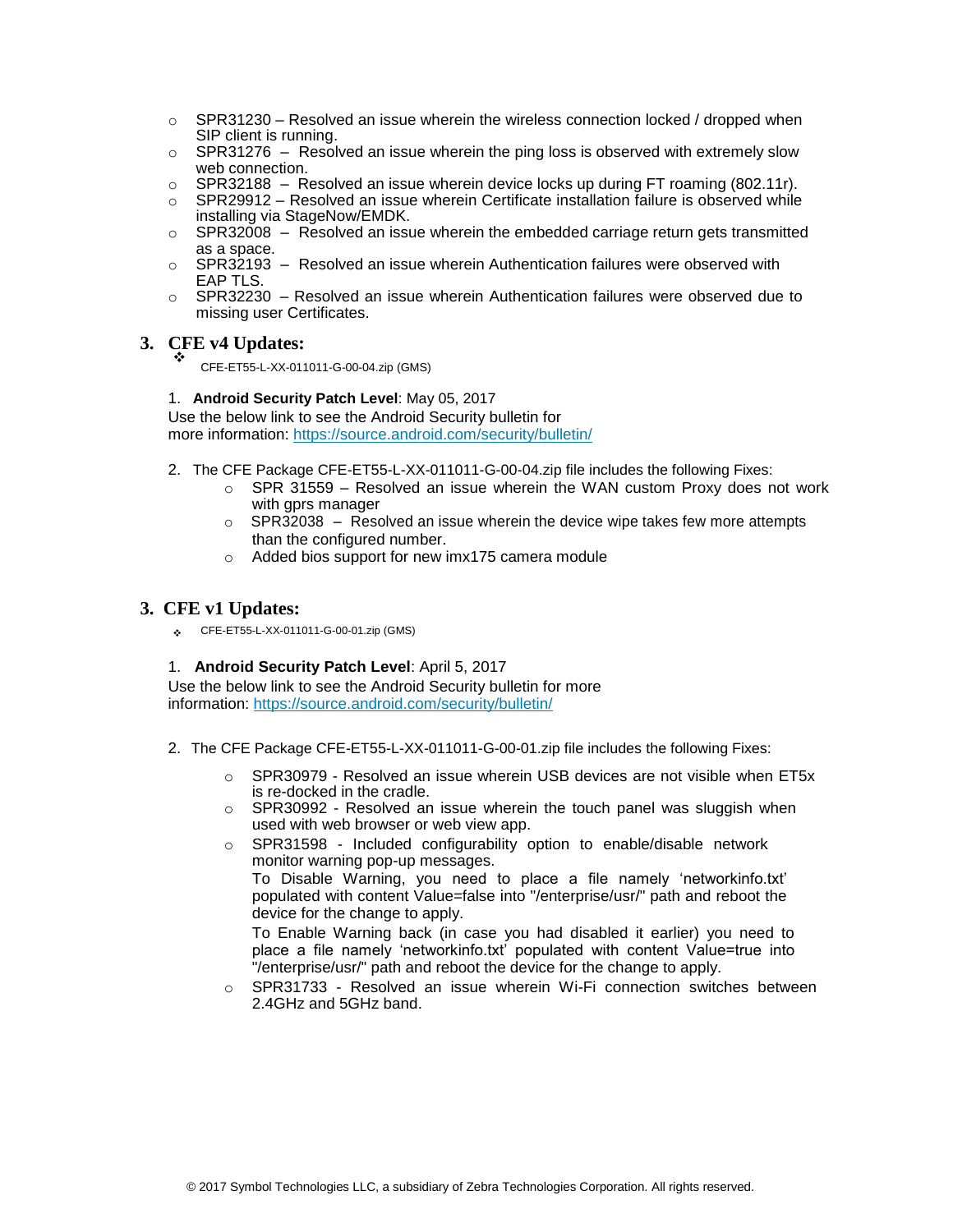# Device Compatibility

This software release has been approved for Android ET55 GMS models mentioned below.

| Device           | <b>Operating System</b> |
|------------------|-------------------------|
| ET55BE-G15E-00A6 | Android 5.1.1           |
| ET55BE-G15E-00US | Android 5.1.1           |
| ET55BT-G15E-00A6 | Android 5.1.1           |
| ET55BT-G15E-00US | Android 5.1.1           |
| ET55TE-G15E-00A6 | Android 5.1.1           |
| ET55TT-G15E-00A6 | Android 5.1.1           |

# Component Contents

| Component / Description     | Version                       |
|-----------------------------|-------------------------------|
| <b>Product Build Number</b> | 01-17-41-LG-00-M1             |
| <b>Android Version</b>      | 5.1.1                         |
| Wi-Fi                       | <b>FUSION BA 3 00.0.8.017</b> |
| <b>DataWedge</b>            | 6.2.23                        |

# Installation Requirements

ADB installed on the PC (including adb drivers) USB debugging turned ON (from Developer options) ET55 GMS has at least: Version 01-10-11-LG-00-M1.161206 build

### Installation Instructions

BEFORE UPDATING THE OS IMAGE, EXTERNAL POWER MUST BE APPLIED TO THE TERMINAL VIA USB CHARGING CABLE OR CRADLE.

PLEASE ENSURE BATTERY LEVEL IS > 30%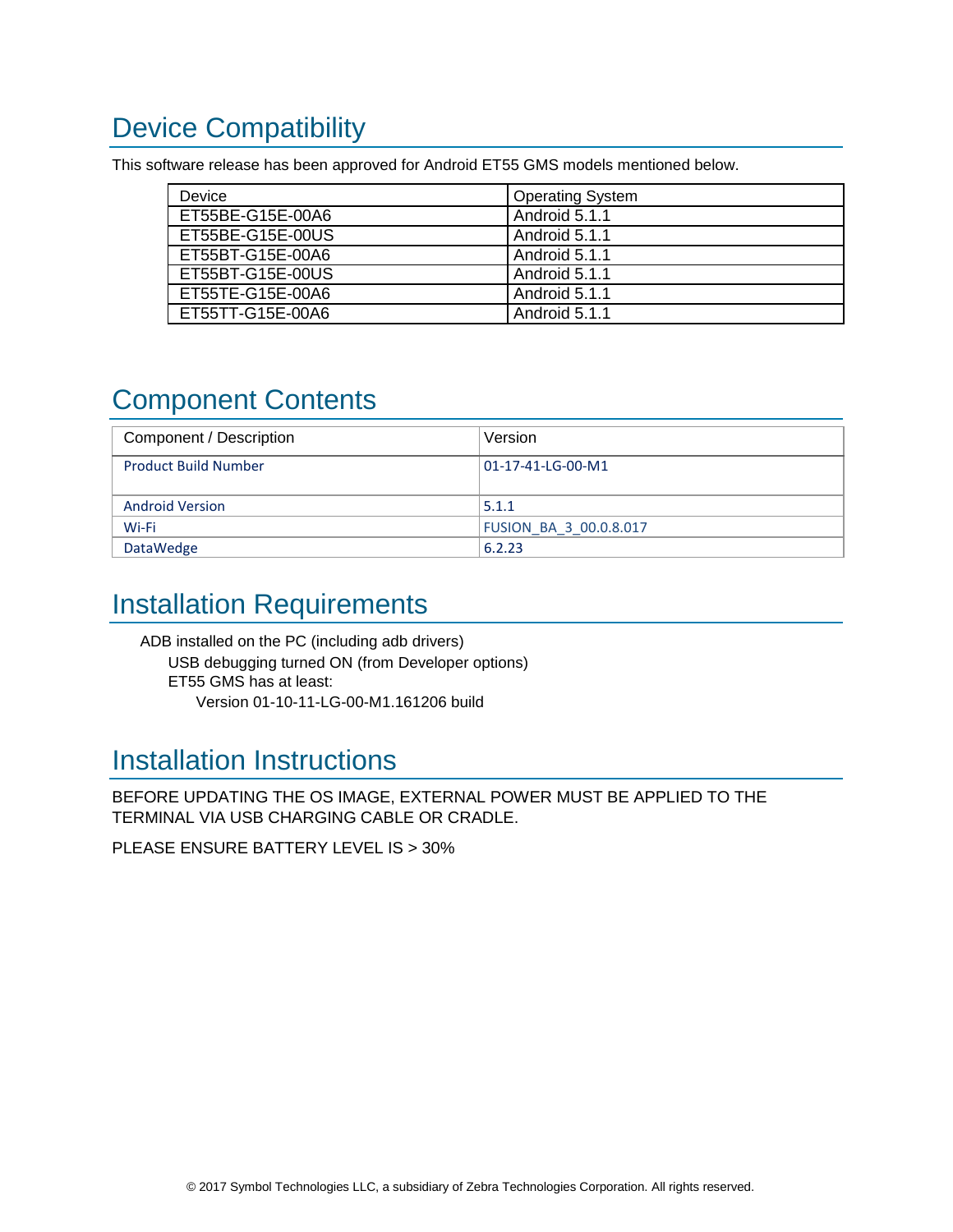### **IMPORTANT NOTE:**

For ET55, there is no CFE v2, CFE v3 releases. Just for keeping the CFE versions uniform across ET50/ET55, CFE version has been incremented from 1 to 4

CFE v6 HAS BEEN RELEASED IN THIS POSTING.

CFE v6: ❖ CFE-ET55-L-XX-011011-N-00-06.zip (GMS)

i. If the device has  $01-10-11-LG-00-M1.161206$  build needs to be applied.

To see what Non-GMS CFE version is currently on the device, go to "Settings" and scroll down to "About tablet" and look at the "Build number".

If it displays "**01-10-11-LG-00-M1.161206**" (GMS), the device has base build.

If it displays "**01-10-11-LG-00-M1**" and **Zebra patch version** shows "1", then the device is GMS with CFE v1 software update.

### **CFE software update procedure for ET55:**

- 1. Connect the USB cable from your PC to the device and enable USB mass storage mode on the device.
- 2. On your PC you should see an internal and external USB mass storage drive (SD card) appears in the File Explore and copy "CFE-ET55-L-XX-011011-G-00-06.zip" file to any storage.
- 3. Press and hold on the device Power button, click on power off and wait until the screen is turned OFF.
- 4. Press and hold power and Vol- button.
- 5. Keep holding Vol- button and release power button.
- 6. Click on Vol+ or Vol- to navigate and press power button to select recovery mode.
- 7. Device should enter recovery mode.
- 8. if applying update via Sideload Method
	- a. Use the Volume + and to highlight, "Apply update from ADB" and press the Power Key to select it
	- b. With your Command Prompt open in the Host machine, type "adb sideload" command and add a space and then drag and drop the CFE on to it and click enter.
	- c. Your PC screen will show files being installed and a little blue horizontal progress bar on your device will show status… and after about 6 minutes it should be done and you should be back at the Android Recovery screen.
	- d. *"Reboot system now"* is highlighted. Press the Power Key to Reboot.
- 9. If applying update via SD card.
	- a. Click on Vol+ or Vol- to navigate and select SD card or internal storage. Press power button to select it.